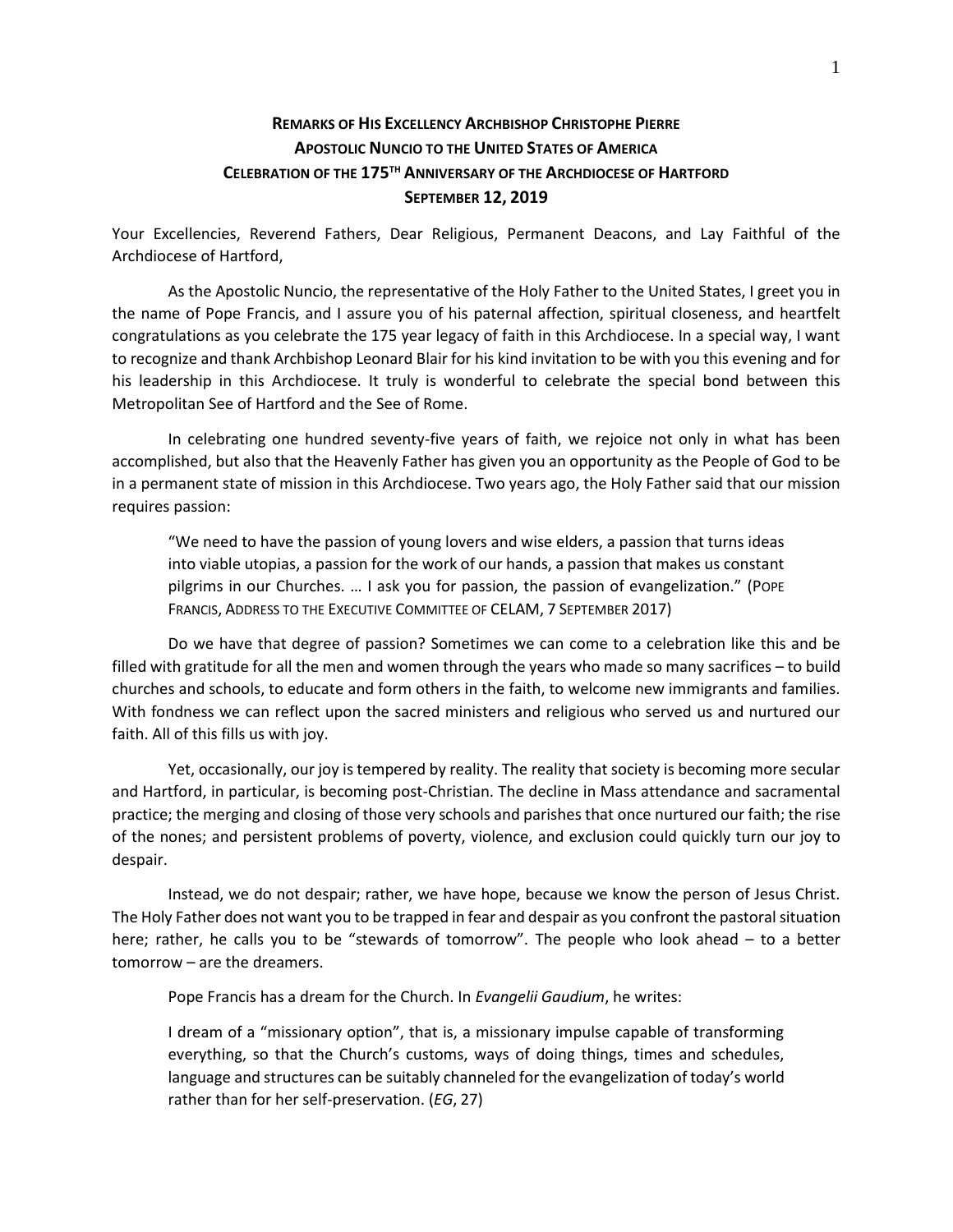To understand what he means, consider his words during his visit to Brazil for World Youth Day, when he spoke of our "Continental Mission", which is both *programmatic and paradigmatic*. The programmatic mission is a series of missionary activities; while, the paradigmatic mission:

"involves setting in a missionary key all the day-to-day activities of the particular churches. Clearly this entails a whole process of reforming ecclesial structures. The 'change of structures' will not be the result of reviewing the organizational flow chart, which would lead to a static reorganization; rather, it will result from the very dynamics of mission." (POPE FRANCIS, ADDRESS TO THE LEADERSHIP OF CELAM, 28 JULY 2013)

He dreams of a new missionary spirit. Only from this paradigmatic choice to be a missionary Church will authentic reform, vital for evangelization, flow. Just as wind pushes against a sail and causes a boat to move upon the water, so too the Spirit of God pushes the whole Church to go forth into the world, attentive to the signs of the times and the needs of the people, jettisoning that which is obsolete. Pope Francis adds that "What makes obsolete structures pass away, what leads to a change of heart in Christians, is precisely *missionary* spirit."

You are undergoing a difficult but necessary process of pastoral planning. But why? It is not simply that previous structures will no longer suffice; rather, it is because you are passionate about Jesus and what He offers to the world – mercy, hope, life. It is Christ who took the initiative with us – who attracted us and captivated our hearts and called us, with our diverse gifts, to the work of ministry and formed us into an evangelizing community. The Holy Father writes:

"An evangelizing community knows that the Lord has taken the initiative; he has loved us first (cf. 1 John 4:19), and therefore, we can move forward, boldly take the initiative, go out to others, seek those who have fallen away, stand at the crossroads and welcome the outcast." (POPE FRANCIS, APOSTOLIC EXHORTATION *EVANGELII GAUDIUM,* 24 NOVEMBER 2013, 24)

Your Archdiocese has a rich history of evangelizing, and it was not always easy. Tragically, your first Bishop survived only five years as Bishop, dying of consumption. Your second bishop drowned at sea. Bishop McFarland saw your church through the Civil War and the First Vatican Council, but died shortly thereafter. None of this slowed the growth of the Faith. Bishop Galberry laid the cornerstone for the cathedral but died before its completion, and his successor Bishop McMahon would oversee its completion and preside over the growth of this local church. But that glorious cathedral burned during the fire of 1956, and yet the people of this Archdiocese were resilient. The new cathedral was erected and remains a beautiful testament to the spread of the faith. Christ continues to rebuild and renew.

In your history, despite many tragedies, the Faith has perdured. It is a testimony to the power of Christ at work in you. I am sure that Archbishop Cronin, Archbishop Mansell, and Archbishop Blair could tell you of the many challenges they have faced, but I am equally sure that they could tell many more stories of the blessings that have come through the power of Christ.

As the Archdiocese of Hartford looks forward in hope, I offer you the words of the Holy Father in his recent exhortation *Christus vivit*:

"Christ is alive! We need to keep reminding ourselves of this, because we can risk seeing Jesus Christ simply as a fine model from the distant past, as a memory, as someone who saved us two thousand years ago. But that would be of no use to us: it would leave us